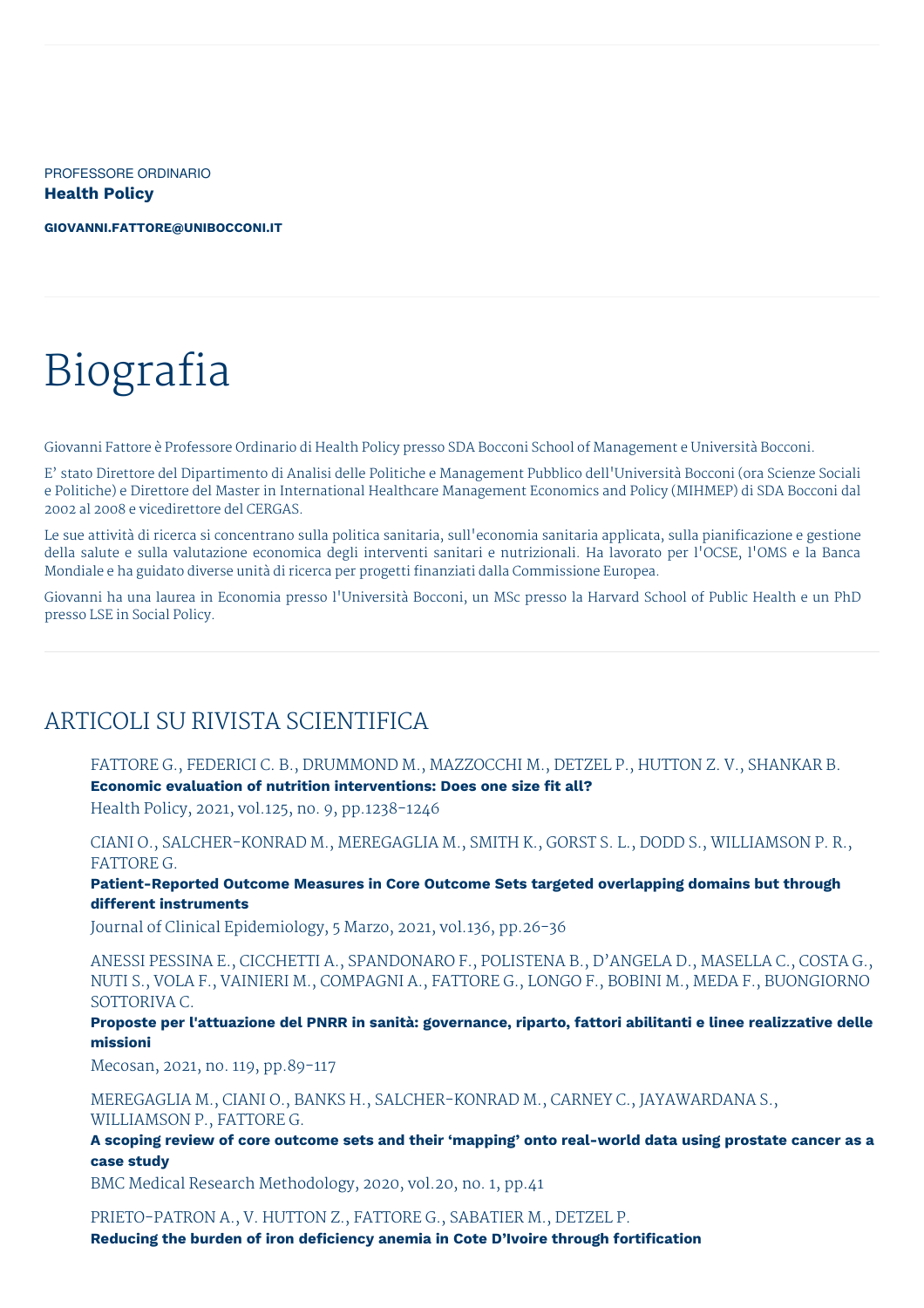Journal of Health, Population and Nutrition, 2020, vol.39, no. 1

ZUCCARINO S., FATTORE G., VITALI S., ANTRONACO G., FRIGERIO S., COLOMBO M.

**The Association between Education and Rehabilitation Outcomes: a Population Retrospective Observational Study**

Archives of Gerontology and Geriatrics, 2020, vol.91, pp.104218

WANG Y., FATTORE G.

**The impact of the great economic crisis on mental health care in Italy** The European Journal of Health Economics, 2020, vol.21, no. 8, pp.1259-1272

ALLIN S., FARMER J., QUIÑONEZ C., PECKHAM A., MARCHILDON G., PANTELI D., HENSCHKE C., FATTORE G., LAMLOUM D., HOLDEN A., RICE T.

**Do health systems cover the mouth? Comparing dental care coverage for older adults in eight jurisdictions** Health Policy, 2020, vol.124, no. 9, pp.998-1007

MEREGAGLIA M., CROCI I., BRUSCO C., HERICH L. C., DI LALLO D., GARGANO G., CARNIELLI V., ZEITLIN J., FATTORE G., CUTTINI M.

**Low socio-economic conditions and prematurity-related morbidities explain healthcare use and costs for 2-year-old very preterm children**

Acta Paediatrica, 2020, vol.109, no. 9, pp.1791-1800

FEDERICI C. B., DETZEL P., PETRACCA F., DAINELLI L., FATTORE G.

**The impact of food reformulation on nutrient intakes and health, a systematic review of modelling studies** BMC Nutrition, 2019, vol.5, no. 2

SILANO M., MILANI G. P., FATTORE G., AGOSTONI C.

**Donor human milk and risk of surgical necrotizing enterocolitis: A meta-analysis** Clinical Nutrition, 2019, vol.38, no. 3, pp.1061-1066

JOMMI C., APOLONE G., CICCHETTI A., CONTE P., FATTORE G., MANTOAN D., MARATA A., SCHINCARIOL P., SCROCCARO G., TOSOLINI F., BUZZETTI G.

**Prezzo, rimborso e accesso ai farmaci in Italia: le proposte di riforma di quattro panel di esperti** Politiche Sanitarie, 2019, vol.20, no. 4, pp.168-179

SALVATORE D., NUMERATO D., FATTORE G.

**Physicians' professional autonomy and their organizational identification with their hospital** BMC Health Services Research, 2018, vol.18, no. 1

MEREGAGLIA M., DAINELLI L., BANKS H., BENEDETTO C., DETZEL P., FATTORE G.

**The short-term economic burden of gestational diabetes mellitus in Italy** BMC Pregnancy and Childbirth, 2018, vol.18, no. 1, pp.58

BANKS H., TORBICA A., VALZANIA C., VARABYOVA Y., PREVOLNIK RUPEL V., TAYLOR R. S., HUNGER T., WALKER S., BORIANI G., FATTORE G., FOR THE MEDTECHTA GROUP

**Five year trends (2008–2012) in cardiac implantable electrical device utilization in five European nations: a case study in cross-country comparisons using administrative databases**

EP Europace, 2018, vol.20, no. 4, pp.643-653

BERTOLANI A., FATTORE G., PREGLIASCO F.

**The hospitalization burden of influenza: just the tip of the iceberg?** Global & Regional Health Technology Assessment: Italian; Northern Europe and Spanish, 2018, vol.20, pp.1-  $Q$ 

FATTORE G., IACOVONE D., STECCOLINI I.

**'Managing successful change in the public sector': a view from the consultants' world** Public Management Review, 2018, vol.20, no. 4, pp.587-606

CIANI O., PASCARELLI N. A., GALEAZZI M., GIANNITTI C., MEREGAGLIA M., FATTORE G., FIORAVANTI A. **Mud-Bath Therapy in Addition to Usual Care in Bilateral Knee Osteoarthritis: An Economic Evaluation Alongside a Randomized Controlled Trial**

Arthritis Care & Research, 2017, vol.69, no. 7, pp.966-972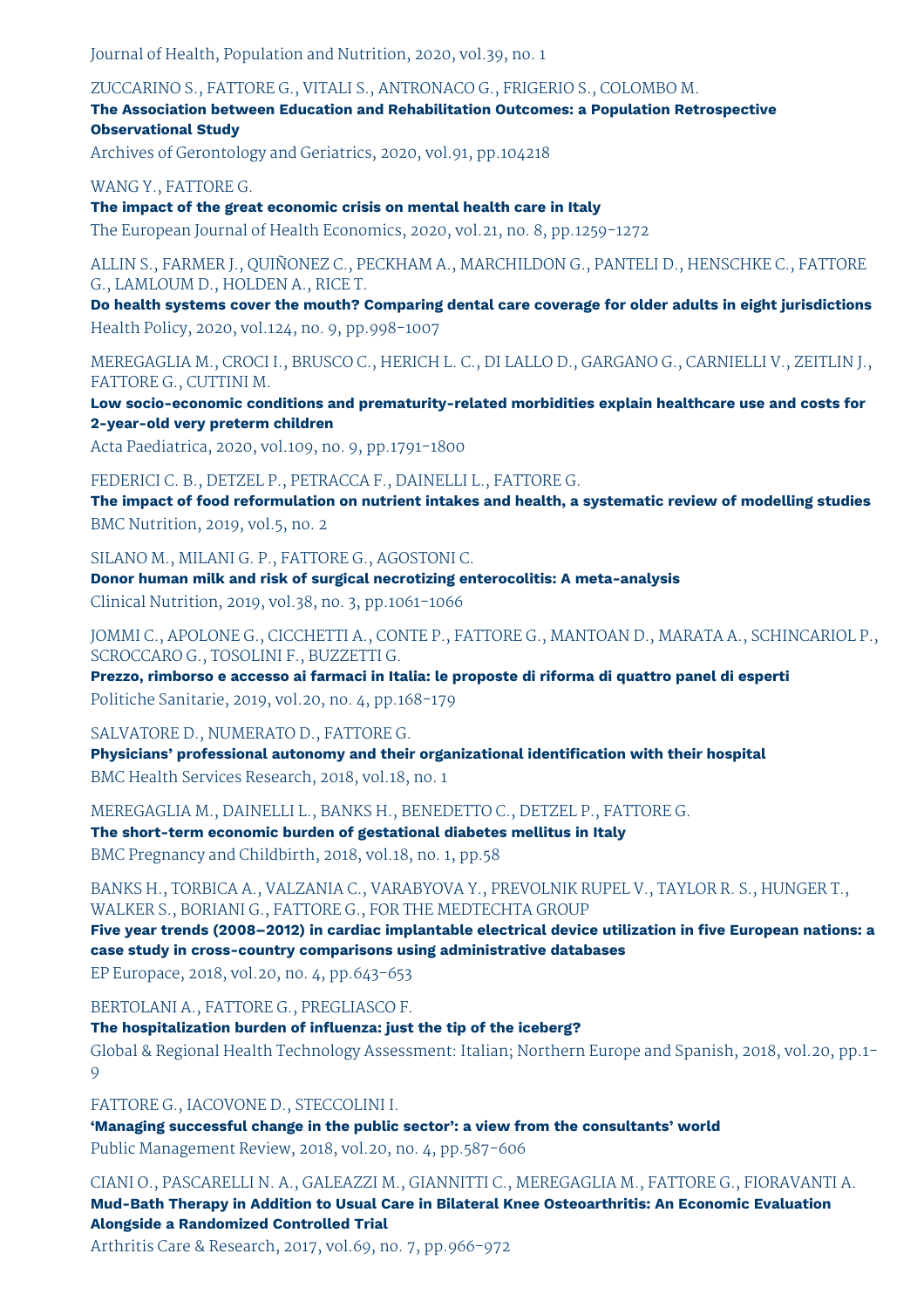#### MOZZI A., MEREGAGLIA M., LAZZARO C., TORNATORE V., BELFIGLIO M., FATTORE G.

#### **A comparison of EuroQol 5-Dimension health-related utilities using Italian, UK, and US preference weights in a patient sample**

ClinicoEconomics and Outcomes Research, 2016, vol.13, no. 8, pp.267-274

BURQOL-RD RESEARCH NETWORK, CAVAZZA M., KODRA Y., ARMENI P., DE SANTIS M., LÓPEZ-BASTIDA J., LINERTOVÁ R., OLIVA-MORENO J., SERRANO-AGUILAR P., POSADA-DE-LA-PAZ M., TARUSCIO D., SCHIEPPATI A., ISKROV G., PÉNTEK M., VON DER SCHULENBURG J. M. G., KANAVOS P., CHEVREUL K., PERSSON U., FATTORE G.

#### **Social/economic costs and health-related quality of life in patients with Duchenne muscular dystrophy in Europe**

The European Journal of Health Economics, 2016, vol.17, no. S1, pp.19-29

BURQOL-RD RESEARCH NETWORK, FATTORE G., CAVAZZA M., KODRA Y., ARMENI P., DE SANTIS M., LÓPEZ-BASTIDA J., LINERTOVÁ R., OLIVA-MORENO J., SERRANO-AGUILAR P., POSADA-DE-LA-PAZ M., TARUSCIO D., SCHIEPPATI A., ISKROV G., GULÁCSI L., VON DER SCHULENBURG J. M. G., KANAVOS P., CHEVREUL K., PERSSON U.

**Social/economic costs and quality of life in patients with haemophilia in Europe**

The European Journal of Health Economics, 2016, vol.17, no. S1, pp.53-65

HAGEN T. P., FATTORE G., HÄKKINEN U., BELICZA E., GOUDE F., ON BEHALF OF THE EUROHOPE STUDY GROUP

**Acute Myocardial Infarction, Use of Percutaneous Coronary Intervention, and Mortality: A Comparative Effectiveness Analysis Covering Seven European Countries**

Health Economics, 2015, vol.24, pp.88-101

CAVALLO M. C., GUGIATTI A., FATTORE G., GERZELI S., BARBIERI D., ZANINI R., ON BEHALF OF THE NEONATAL ADEQUATE CARE FOR QUALITY OF LIFE (NEO-ACQUA) STUDY GROUP

**Cost of care and social consequences of very low birth weight infants without premature- related morbidities in Italy**

Italian Journal of Pediatrics, 19 Agosto, 2015, vol.41, no. 1

FATTORE G., NUMERATO D., PELTOLA M., BANKS H., GRAZIANI R., HEIJINK R., OVER E., KLITKOU S. T., FLETCHER E., MIHALICZA P., SVERÉUS S., ON BEHALF OF THE EUROHOPE STUDY GROUP

Variations and Determinants of Mortality and Length of Stay of Very Low Birth Weight and Very Low for **Gestational Age Infants in Seven European Countries**

Health Economics, 2015, vol.24, pp.65-87

MEREGAGLIA M., FATTORE G., BANKS H.

**Hospital Burden and Gastrointestinal Surgery in Inflammatory Bowel Disease Patients in Italy: A Retrospective Observational Study**

Journal of Crohn's and Colitis, 2015, vol.9, no. 10, pp.853-862

#### FATTORE G.

**Reflecting on 'Acquisition and disclosure of genetic information under alternative policy regimes: an economic analysis' by Debora Wilson (Health Economics, Policy and Law 2006; 1: 263–276)** Health Economics, Policy and Law, 2015, vol.10, no. 4, pp.387-392

ONGARO E., FATTORE G., FERRÉ F.

**The fiscal crisis in the health sector: Patterns of cutback management across Europe** Health Policy, 2015, vol.119, no. 7, pp.954-963

FATTORE G., TORBICA A., CALCIOLARI S.

**Does informal care impact utilization of healthcare services? Evidence from a longitudinal study of stroke patients**

Social Science & Medicine, 2015, vol.124, pp.29-38

SIMEONI U., NUMERATO D., FATTORE G., TEDIOSI F., ZANINI R., PELTOLA M., BANKS H., MIHALICZA P., LEHTONEN L., SVERÉUS S., HEIJINK R., KLITKOU S. T., FLETCHER E., VAN DER HEIJDEN A., LUNDBERG F., OVER E., HÄKKINEN U., SEPPÄLÄ T. T.

**Mortality and Length of Stay of Very Low Birth Weight and Very Preterm Infants: A EuroHOPE Study**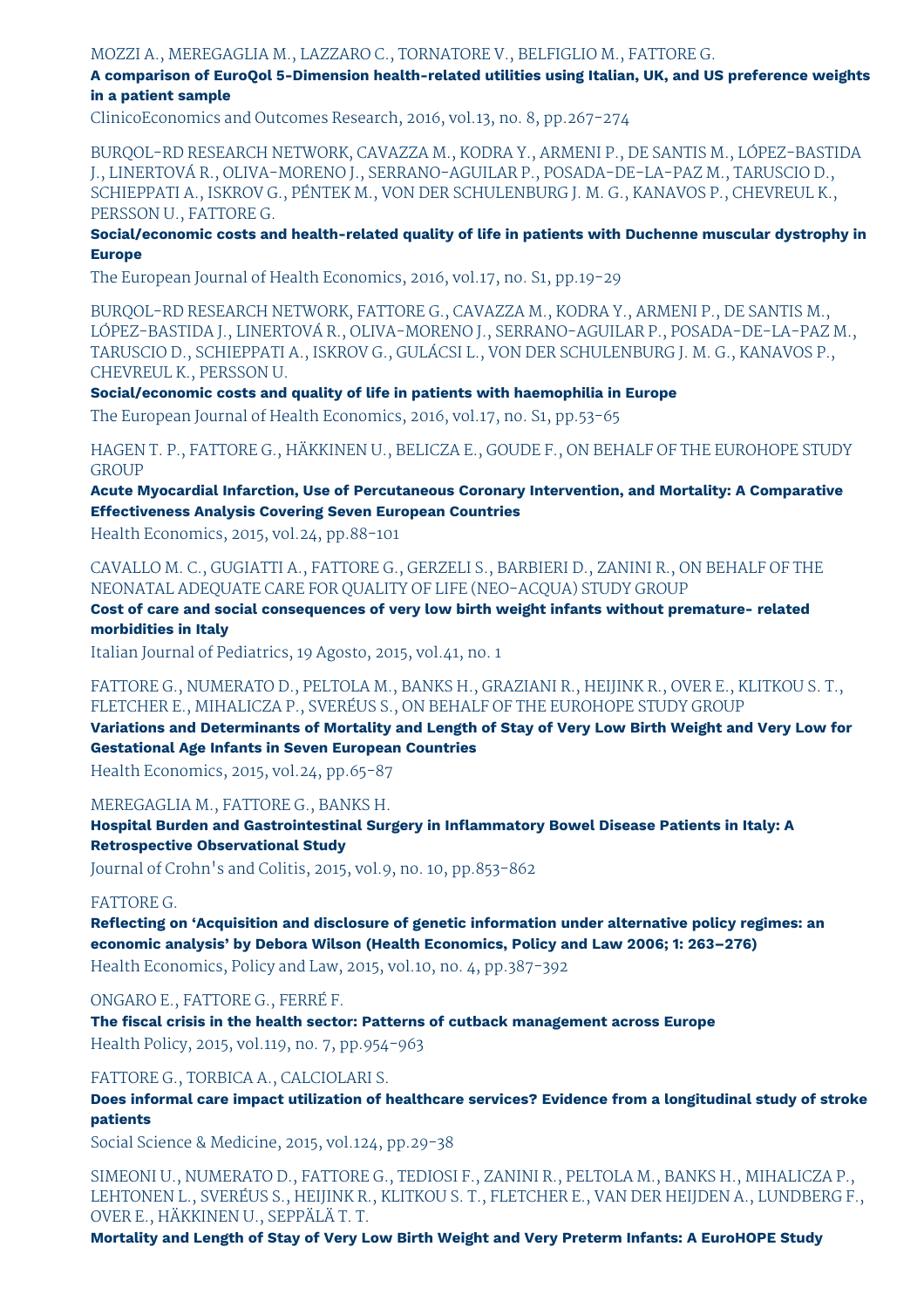Plos One, 2015, vol.10, no. 6, pp.e0131685

FATTORE G., FERRE F., MEREGAGLIA M., FATTORE E., AGOSTONI C. **Critical review of economic evaluation studies of interventions promoting low-fat diets** Nutrition Reviews, 2014, vol.72, pp.691-706

TORBICA A., FATTORE G., AYALA F. **Eliciting preferences to inform patient-centered policies: the case of psoriasis** PharmacoEconomics Italian Research Articles, 2014, vol.32, no. 2, pp.209-229

#### VALOTTI G., FATTORE G.

La rivoluzione della PA con la PA è possibile: intervista al ministro per la semplificazione e la pubblica **amministrazione, Marianna Madia**

Economia & Management, 2014, no. 4, pp.35-38

FATTORE G., GIACOMELLI G. **Numbers: la PA in numeri** Economia & Management, 2014, no. 4, pp.107-111

KODRA Y., CAVAZZA M., SCHIEPPATI A., DE SANTIS M., ARMENI P., ARCIERI R., CALIZZANI G., FATTORE G., MANZOLI L., MANTOVANI L., TARUSCIO D.

**The social burden and quality of life of patients with haemophilia in Italy** Blood Transfusion, 2014, vol.12, no. S3, pp.s567-s575

FATTORE G., PETRARCA G., TORBICA A.

**Traveling for care: Inter-regional mobility for aortic valve substitution in Italy** Health Policy, 2014, vol.117, pp.90-97

#### FATTORE G., TEDIOSI F.

**The importance of values in shaping how health systems governance and management can support universal health coverage.**

Value in Health, 2013, vol.16, no. 1, pp.19-23

#### CORSALINI E., FATTORE G.

**L'assistenza sanitaria primaria in Europa: modelli, tendenze e scenario per l'Italia** Mecosan, 2012, vol.82, pp.53-67

FATTORE G., DUBOIS H., LAPENTA A.

**Measuring New Public Management and Governance in Political Debate** Public Administration Review, 2012, vol.72, no. 2, pp.218-227

NUMERATO D., SALVATORE D., FATTORE G.

**The Impact of Management on Medical Professionalism: A Review** Sociology of Health & Illness, 2012, vol.34, no. 4, pp.626-644

DE BELVIS A., FERRÈ F., SPECCHIA M., VALERIO L., FATTORE G., RICCIARDI W. **The financial crisis in Italy: Implications for the healthcare sector** Health Policy, 2012, vol.106, pp.10-16

FATTORE G., TORBICA A., SUSI A., AGUZZI G., BENELLI G., M GOZZO, TOSO V. **The social and economic burden of stroke survivors in Italy: a prospective, incidence-based, multi-centre cost of illness study** BMC Neurology, 2012, vol.12, pp.137-147

KARMPAMPA K., GUSTAVSSON A., MILTENBURGER C., TERUZZI C., FATTORE G. **Treatment experience, burden and unmet needs (TRIBUNE) in MS study: results from Italy** Multiple Sclerosis, 2012, vol.18, no. 2(S), pp.29-34

GANDINI F., GIANNITTI C., FATTORE G., GIORDANO N., GALEAZZI M. **Validation of an italian version of the functional index for hand osteoarthritis (FIHOA)** Modern Rheumatology, 2012, vol.22, no. 5, pp.758-765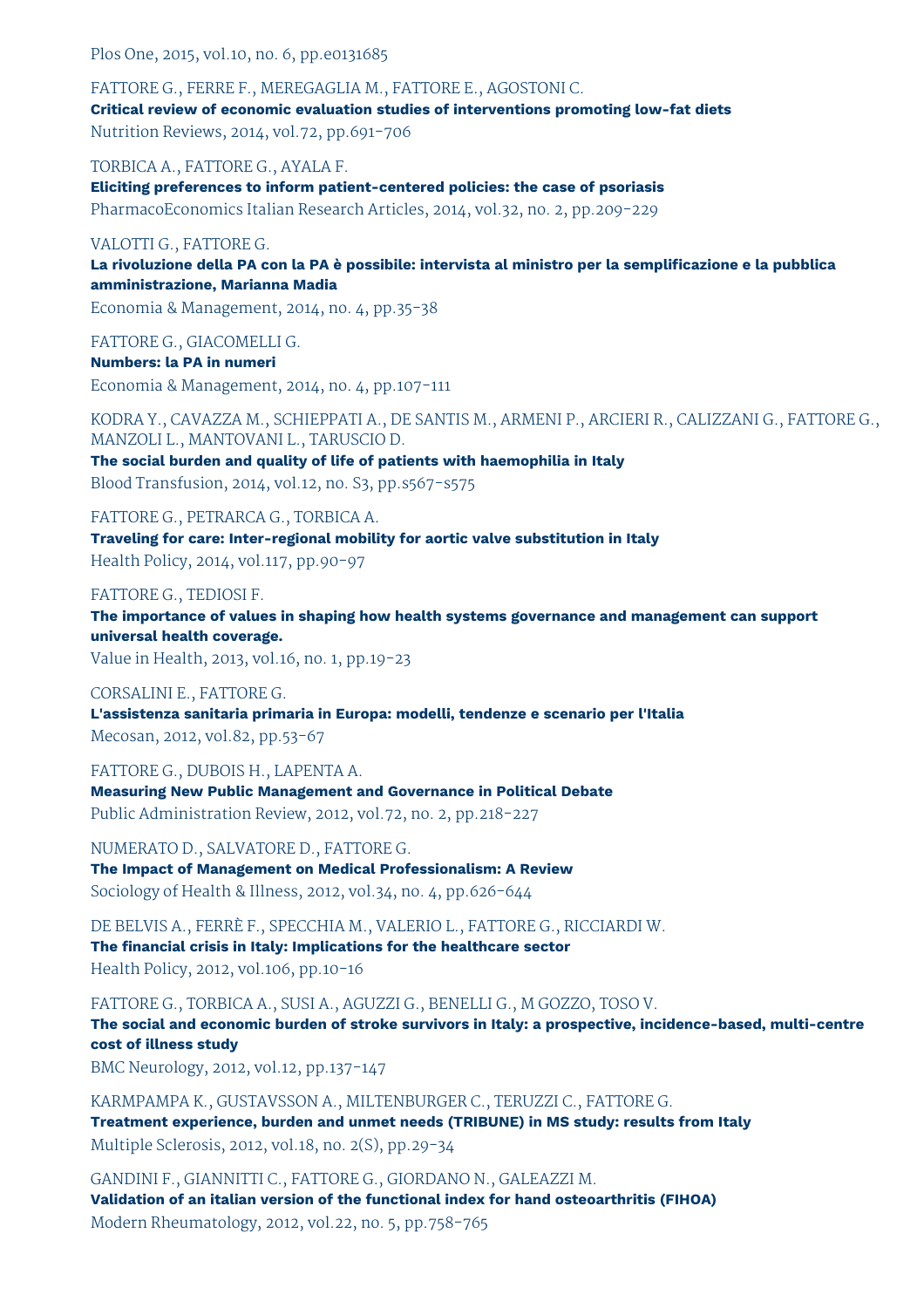BORIANI G., BURRI H., MANTOVANI L., MANIADAKIS N., LEYVA F., KAUTZNER J., LUBINSKI A., BRAUNSCHWEIG F., JUNG W., LOZANO I., FATTORE G.

**Device therapy and hospital reimbursement practices across European countries: a heterogeneous scenario**

EP Europace, 2011, vol.13, no. suppl 2, pp.59-65

MANIADAKIS N., VARDAS P., MANTOVANI L., FATTORE G., BORIANI G.

**Economic evaluation in cardiology** EP Europace, 2011, vol.13, no. suppl 2, pp.3-8

FATTORE G., MANIADAKIS N., MANTOVANI L., BORIANI G.

**Health technology assessment: what is it? Current status and perspectives in the field of electrophysiology.**

EP Europace, 2011, vol.13, no. suppl. 2, pp.49-53

CALCIOLARI S., CANTÙ E., FATTORE G.

**Performance management and goal ambiguity: Managerial implications in a single payer system** Health Care Management Review, 2011, vol.36, no. 2, pp.164-174

DUBOIS H., FATTORE G.

**Public fund assignment through project evaluation** Regional and Federal Studies, 2011, vol.21, no. 3, pp.355-374

CASEY G., SARTORI D D., HORTON S., PHUC T., PHU L., THACH D., DAI T., FATTORE G., MONTRESOR A., BIGGS B.

**Weekly Iron-Folic Acid Supplementation with Regular Deworming Is Cost-Effective in Preventing Anaemia in Women of Reproductive Age in Vietnam**

Plos One, 2011, vol.6, no. 9

#### FATTORE G., SALVATORE D.

**Network organizations of general practitioners: antecedents of formation and consequences of participation**

BMC Health Services Research, 2010, vol.10, no. 1

#### FATTORE G., GATTORNO M.

**Analisi socio-economica di lungo periodo di un paziente con una malattia reumatologica rara (CINCA)** PharmacoEconomics Italian Research Articles, 2010, vol.12, no. 3, pp.157-165

#### TORBICA A., FATTORE G.

**Understanding the impact of economic evidence on clinical decision making: A discrete choice experiment in cardiology**

Social Science & Medicine, 2010, vol.70, no. 10, pp.1536-1543

CAPPELLARO G., FATTORE G., TORBICA A.

**Funding health technologies in decentralized systems: A comparison between Italy and Spain** Health Policy, 2009, vol.92, no. 2-3, pp.313-321

#### FATTORE G., FROSINI F., SALVATORE D., TOZZI V.

**Social network analysis in primary care: The impact of interactions on prescribing behaviour** Health Policy, 2009, vol.92, no. 2-3, pp.141-148

GERZELI S., FATTORE G., TORBICA A.

**Cost utility analysis of knee prosthesis with complete microprocessor control (C-leg) compared with mechanical technology in trans-femoral amputees**

The European Journal of Health Economics, 2009, vol.10, no. 1, pp.47-55

PACILEO G., FATTORE G.

**Alcohol abuse prevention in young people: An economic simulation** Journal of Substance Use, 2009, vol.6, pp.385-392

#### DUBOIS H. F. W., FATTORE G.

**Definitions and Typologies in Public Administration Research: The Case of Decentralization**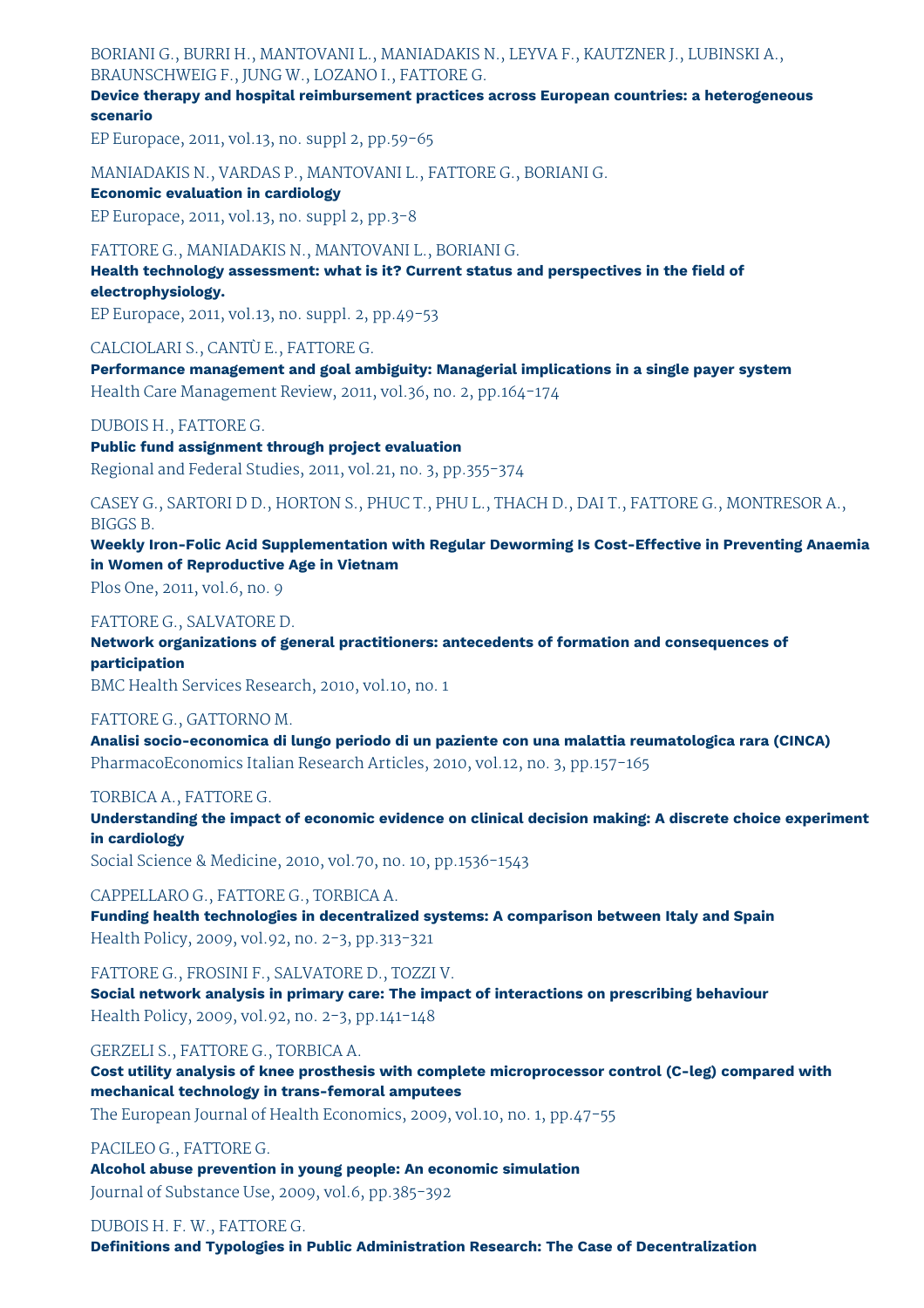International Journal of Public Administration, 2009, vol.32, no. 8, pp.704-727

COMPAGNI A., BARTOLI S., BUEHRLEN B., FATTORE G., IBARRETA D., DE MESA E. G.

**Avoiding adverse drug reactions by pharmacogenetic testing: A systematic review of the economic evidence in the case of TPMT and AZA-induced side effects** International Journal of Technology Assessment in Health Care, 2008, vol.24, no. 3, pp.294-302

#### FATTORE G., TORBICA A.

**Cost and reimbursement of cataract surgery in Europe: a cross-country comparison** Health Economics, 2008, vol.17, no. S1, pp.S71-S82

#### FATTORE G.

**I National Health Service del Regno Unito: verso il modello italiano?**

Mecosan, 2008, vol.65, pp.71-84

#### FATTORE G.

**Politica, aziende, professionisti, e pazienti: trent'anni di governo del Servizio sanitario nazionale** Politiche Sanitarie, 2008, vol.9, no. 4, pp.173-182

#### FATTORE G., JOMMI C.

**The Last Decade of Italian Pharmaceutical Policy** PharmacoEconomics, 2008, vol.26, no. 1, pp.5-15

#### FATTORE G., TORBICA A.

**Inpatient reimbursement system in Italy: How do tariffs relate to costs?**

Health Care Management Science, 2006, vol.9, no. 3, pp.251-258

#### FATTORE G., TORBICA A.

**The "Essential Levels of Care" in Italy: when being explicit serves the devolution of powers** The European Journal of Health Economics, 2005, vol.6, no. S1, pp.46-52

#### FATTORE G., TORBICA A., MANGONE M.

**Analisi dei costi di quattro strategie terapeutiche nella gestione di pazienti con broncopneumopatia (BPCO) moderata o severa: un'applicazione del metodo bootstrap**

PharmacoEconomics Italian Research Articles, 2005, vol.7, no. 2, pp.135-143

FATTORE G., LANDOLINA M., BONTEMPI L., CACCIATORE G., CURNIS A., GULIZIA M., PADELETTI L., MAZZEI L., TAVAZZI L.

**L'impatto della terapia resincronizzante in pazienti con scompenso cardiaco. Evidenze disponibili e valutazione del modello CRT-Eucomed per l'analisi del rapporto costo-efficacia** Giornale Italiano di Cardiologia, 2005, vol.6, no. 12, pp.796-803

PERCUDANI M., GERZELI S., MASSAGRANDI R., JOMMI C., FATTORE G., CERATI G., CONTINI A. **Costs and outcome of care in subjects with a severe mental disorder** Epidemiologia e Psichiatria Sociale, 2003, vol.12, no. 3, pp.175-186

TARRICONE R., FATTORE G., GERZELI S., SERRA G., TADDEI C., PERCUDANI M. **The Costs of Pharmacological Treatment for Major Depression**

PharmacoEconomics, 2000, vol.17, no. 2, pp.167-174

#### CAVALLO M. C., FATTORE G.

**The economic and social burden of Alzheimer disease on families in the Lombardy region of Italy** Alzheimer Disease & Associated Disorders, Dicembre, 1997, vol.11, no. 4, pp.184-190

#### CAVALLO M. C., FATTORE G.

**I costi sociali della Malattia di Alzheimer: metodologia e risultati di un'indagine preliminare** Mecosan, 1994, vol.10, pp.12-23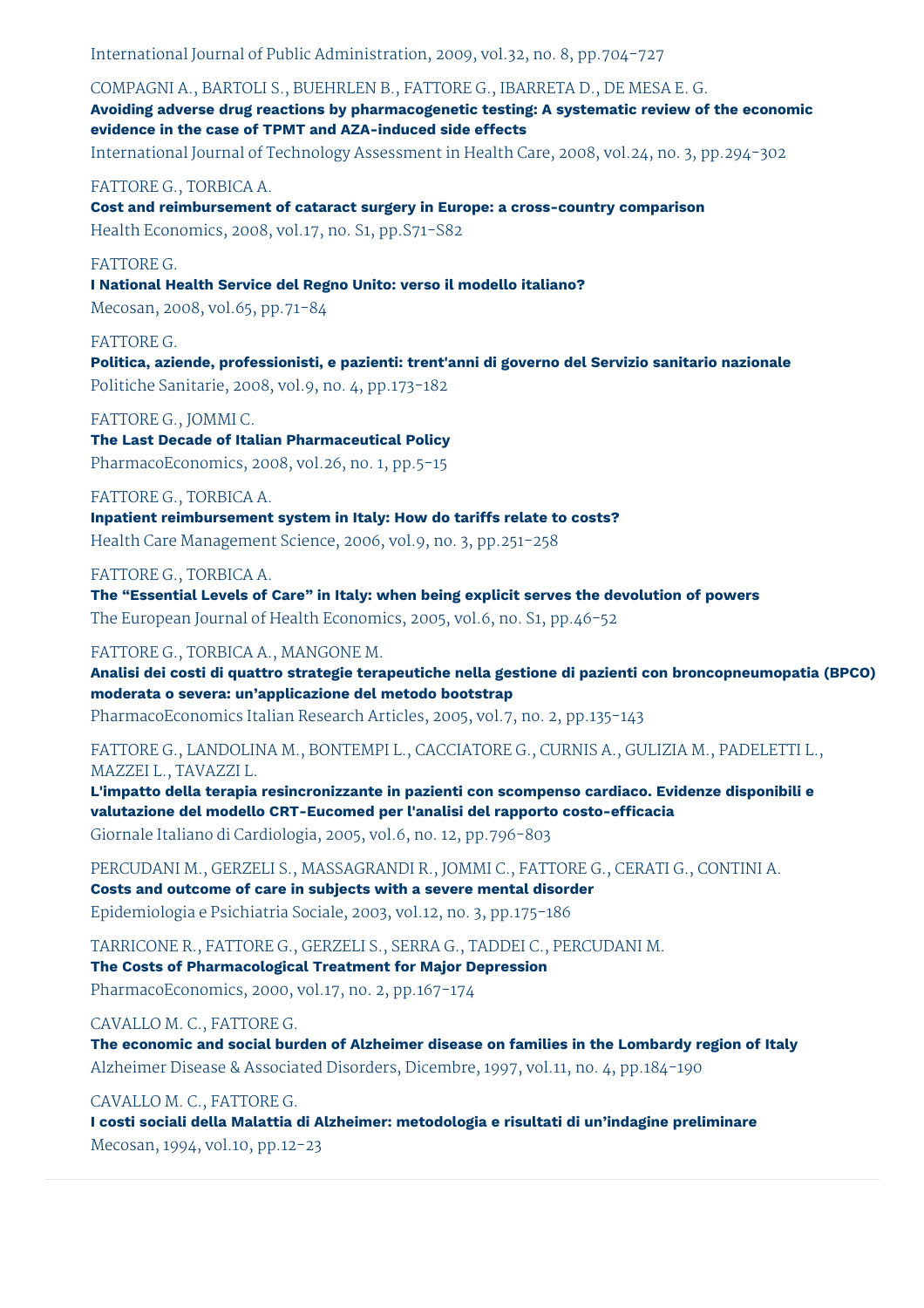# MONOGRAFIE O TRATTATI SCIENTIFICI

CUCCINIELLO M., FATTORE G., LONGO F., RICCIUTI E., TURRINI A. **Management Pubblico** Egea, Milano, Italia, 2018

FATTORE G. **Measuring Public Value: A Cost-benefit analysis of In-Vitro Fertilisation in Italy** Egea, Milano, Italia, 2010

FATTORE G. **Metodi di Ricerca in Economia Aziendale** Egea, Milano, Italia, 2005

### LIBRI DI TESTO

BORGONOVI E., FATTORE G., LONGO F. **Management delle istituzioni pubbliche** Egea, Milano, Italia, 2009

# CONTRIBUTI IN VOLUME, CAPITOLI O SAGGI SCIENTIFICI

FATTORE G., MEDA F., MEREGAGLIA M.

**Gli ospedali di comunità in Italia: passato, presente e futuro** in *Rapporto OASI 2021* Cergas (a cura di), Egea, chap. 14, pp.563-601, 2021

LONGO F., CINELLI G., BOBINI M., FATTORE G., GHISLANDI S., MAFFINI C., PRETI L. M. La diffusione di competenze cliniche e gestionali per lo sviluppo dei servizi del SSN: lezioni apprese dai **Piani di Rientro e nuove prospettive** in *Rapporto OASI 2019* CERGAS (a cura di), Egea, chap. 12, pp.460-489, 2019

FATTORE G., MORANDO V., TOZZI V.

**Governo della domanda e Population Health Management: Regioni a confronto nell'utilizzo dei database amministrativi e nelle scelte di policy e management** in *Rapporto OASI 2018* CERGAS (a cura di), Egea, pp.649-680, 2018

#### BORGONOVI E., FATTORE G.

**Caratteristiche e specificità del management pubblico** in *Management delle istituzioni pubbliche* E. Borgonovi, G. Fattore, F. Longo (a cura di), Egea, pp.41-48, 2013

FATTORE G., REBBA V., MARIOTTI G.

**Chapter 7. Italy** in *Waiting Time Policies in the Health Sector: What works* Siciliani L., Borowitz M., Moran V. (a cura di), OECD Publishing, pp.167-182, 2013

BORGONOVI E., FATTORE G.

**I concetti fondamentali per lo studio delle istituzioni pubbliche** in *Management delle istituzioni pubbliche* E. Borgonovi, G. Fattore, F. Longo (a cura di), Egea, pp.15-28, 2013

FATTORE G., LONGO F., SARTIRANA M.

**Il curriculum vitae dei direttori generali** in *Rapporto OASI 2013. L'aziendalizzazione della sanità in Italia* CERGAS (a cura di), Egea, chap. 8, pp.279-294, 2013

FATTORE G., FERRÈ F.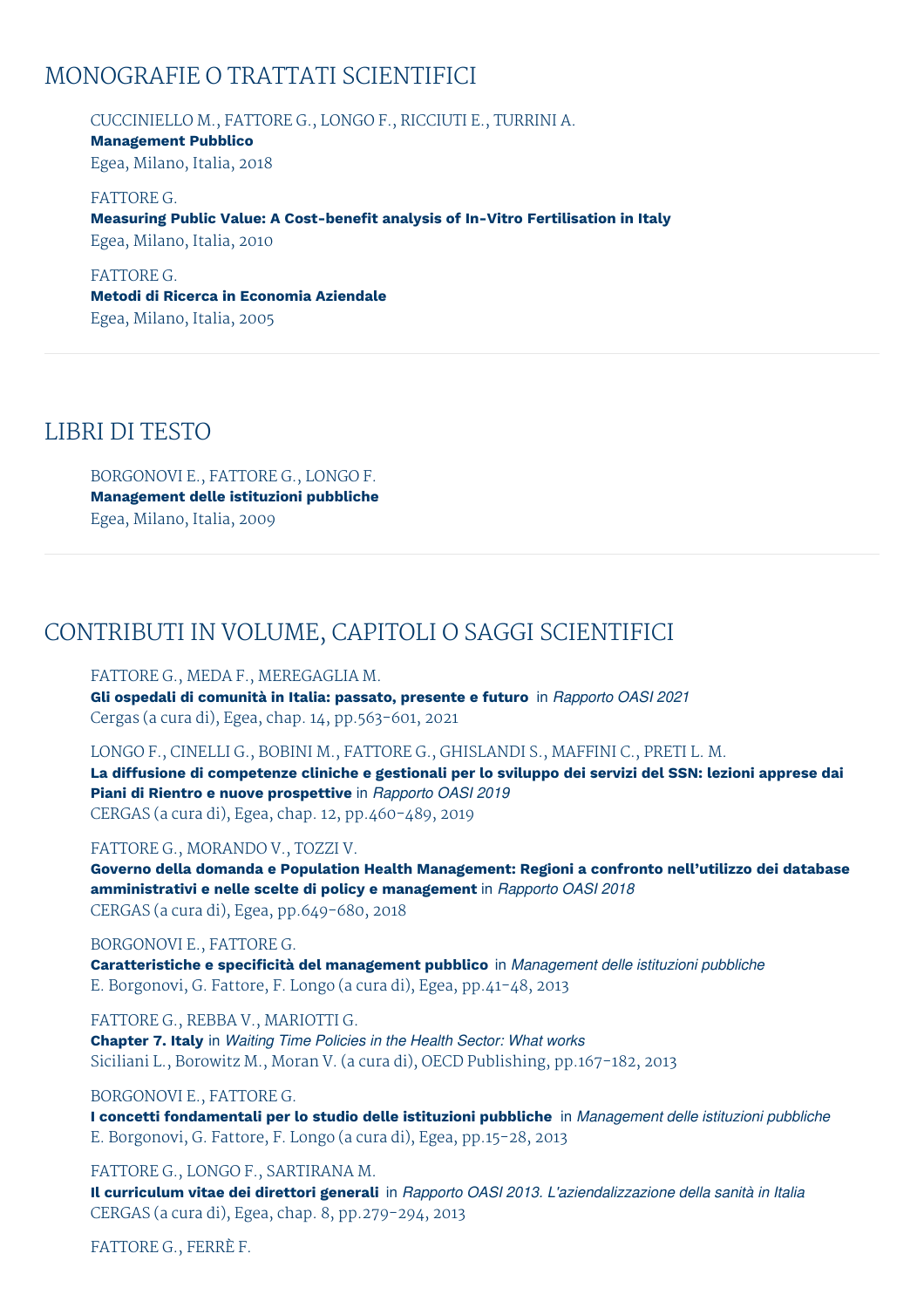#### **I tempi di attese per le prestazioni del SSN: stato dell'arte e alcune riflessioni** in *Rapporto OASI 2012.*

*L'aziendalizzazione della sanità in Italia* E. Cantù (a cura di), Egea, pp.245-267, 2012

#### FATTORE G., TEDIOSI F.

**Attaining universal health coverage: the role of governance and management** in *Attaining Universal Coverage* Missoni Eduardo (a cura di), Egea, pp.31-51, 2010

#### FATTORE G., TORBICA A.

**Equità territoriale: definizioni, evidenze empiriche e politiche appropriate** in *Rapporto OASI 2010:*

*L'aziendalizzazione della sanità in Italia* E. Cantù (a cura di), Egea, pp.263-288, 2010

#### FATTORE G.

I modelli e la storia dei sistemi sanitari in Europa e negli Stati Uniti in Economia e Management per le *professioni sanitarie*

A. Zangrandi (a cura di), McGraw-Hill Italia, pp.63-78, 2010

#### FATTORE G.

**Accountability e Performance Management** in *Management delle istituzioni pubbliche* E. Borogonovi, G. Fattore, F. Longo (a cura di), Egea, pp.255-266, 2009

#### FATTORE G.

**Le funzioni delle istituzioni pubbliche** in *Management delle Istituzioni Pubbliche* E. Borgonovi, G. Fattore, F. Longo (a cura di), Egea, pp.33-46, 2009

#### FATTORE G.

**Rilevanza e complessità delle amministrazioni pubbliche** in *Management delle Istituzioni Pubbliche* E. Borgonovi, G. Fattore, F. Longo (a cura di), Egea, pp.3-15, 2009

#### FATTORE G., CANTÙ E., CALCIOLARI S.

**Sistemi di performance management delle aziende sanitarie** in *Rapporto OASI 2009. L'aziendalizzazione della sanità in Italia*

E. Cantù (a cura di), Egea, pp.309-329, 2009

#### FATTORE G., CAVALLO M. C., TARRICONE R.

**Lo sviluppo dell'Health Technology Assessment in Italia: contenuti, approcci e riferimenti internazionali** in *Rapport OASI 2008. L'aziendalizzazione della sanità in Italia* E. Anessi Pessina, E. Cantù (a cura di), Egea, pp.151-178, 2008

#### FATTORE G., BARTOLI S.

Italia ed Europa, un confronto in sanità: il progetto EU Health Basket in L'aziendalizzazione in sanità in Italia. *Rapporto OASI 2007*

E. Anessi Pessina, E. Cantù (a cura di), Egea, pp.189-209, 2007

#### AGUZZI G., FATTORE G., LECCI F.

**I piani sanitari nazionali: quale ruolo per lo Stato nella programmazione di un sistema decentrato** in *Rapporto OASI 2006. L'aziendalizzazione in sanità* E. Anessi Pessina, E. Cantù (a cura di), Egea, pp.219-246, 2006

#### FATTORE G., LECCI F.

**I piani sanitari delle Regioni italiane** in *Rapporto OASI 2005. L'aziendalizzazione della sanità in Italia* E. Anessi Pessina, E. Cantù (a cura di), Egea, pp.161-187, 2005

#### FATTORE G.

**L'aziendalizzazione della sanità in Italia: la prospettiva dei consulenti** in *L'aziendalizzazione della sanità in Italia : Rapporto OASI 2004*

Anessi Pessina, Eugenio; Cantù, Elena (a cura di), Egea, pp.349-370, 2004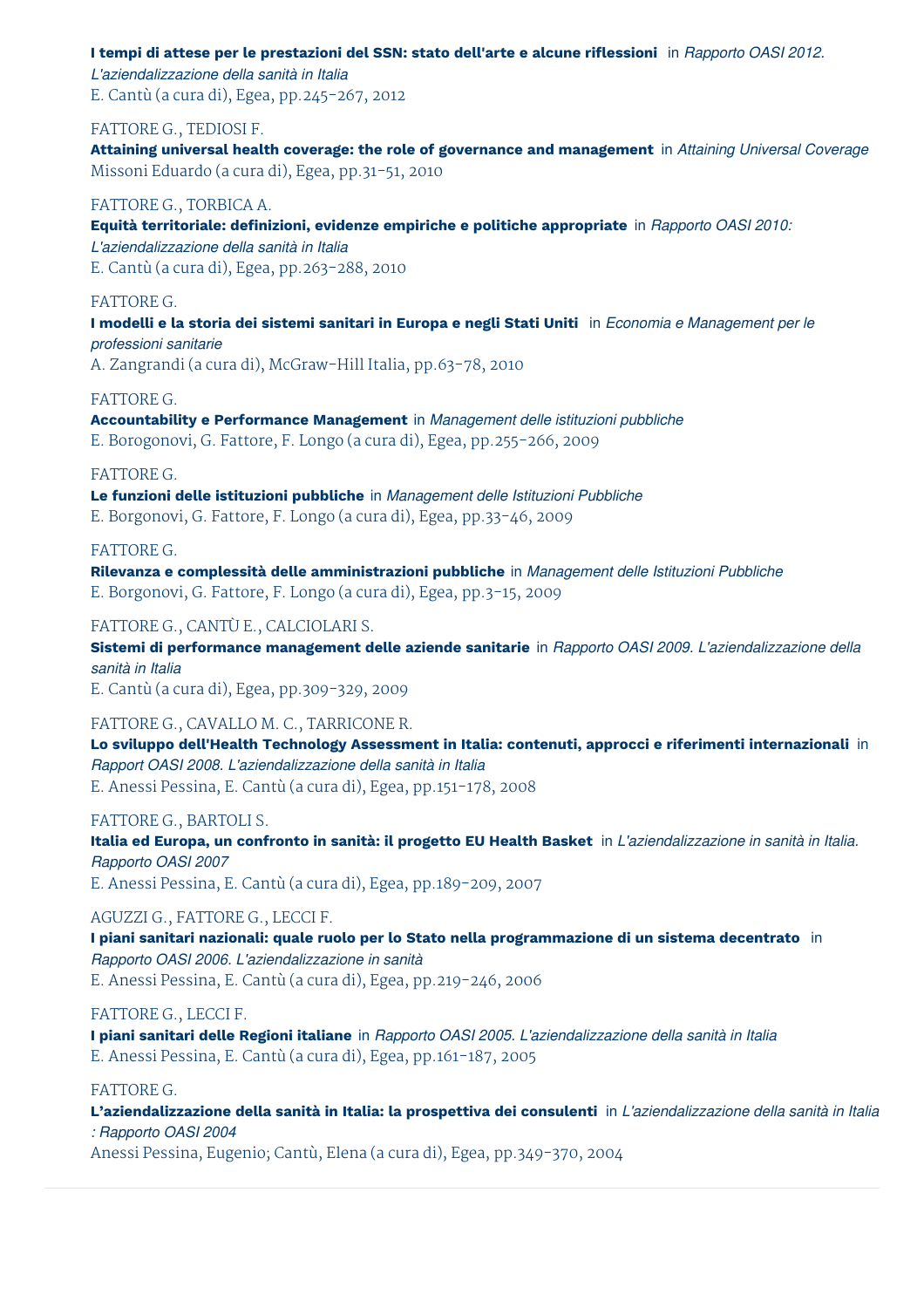### ALTRO SU RIVISTA

FERRE F., DE BELVIS A., VALERIA L., LONGHI S., LAZZARI A., FATTORE G., RICCIARDI W., MARESSO A. **Italy: Health System Review**

2014, Health Systems In Transition - European Observatory on Health Systems and Policies, Paesi Bassi

### ARTICOLI SU INVITO

CANNAS F., CANTARELLI P., CINELLI G., FATTORE G. **Il talent management nella pubblica amministrazione italiana** 2018, Economia & Management, Milano, Italia

# ARTICOLI SU QUOTIDIANI NAZIONALI/INTERNAZIONALI

FATTORE G. **Professione: infermiere** lavoce.info, 13 Maggio, 2022

FATTORE G. **Salute e territorio: un documento strategico con qualche limite** lavoce.info, 14 Aprile, 2022

#### FATTORE G.

**Sanità territoriale: la programmazione non fa i conti con la spesa corrente** lavoce.info, 11 Aprile, 2022

FATTORE G. **Se i social network aiutano a capire l'epidemia** lavoce.info, 2 Aprile, 2020

FATTORE G. **Il ticket serve alla salute. Ma più equo** lavoce.info, 7 Aprile, 2017

FATTORE G., LONGO F., SARTIRANA M. **Il curriculum vitae dei direttori generali: maschi, anziani e con poca formazione** Sanità. Il Sole 24 ore, 14 Gennaio, 2014

# CASI PUBBLICATI IN COLLANE INTERNAZIONALI

FATTORE G., VILLA S.

**Boston Medical Center: implementing system changes to patient flow logistics** 2008, The Case Centre, Gran Bretagna

FATTORE G., VILLA S. **Boston Medical Center: implementing system changes to patient flow logistics. Supplement** 2008, The Case Centre, Gran Bretagna